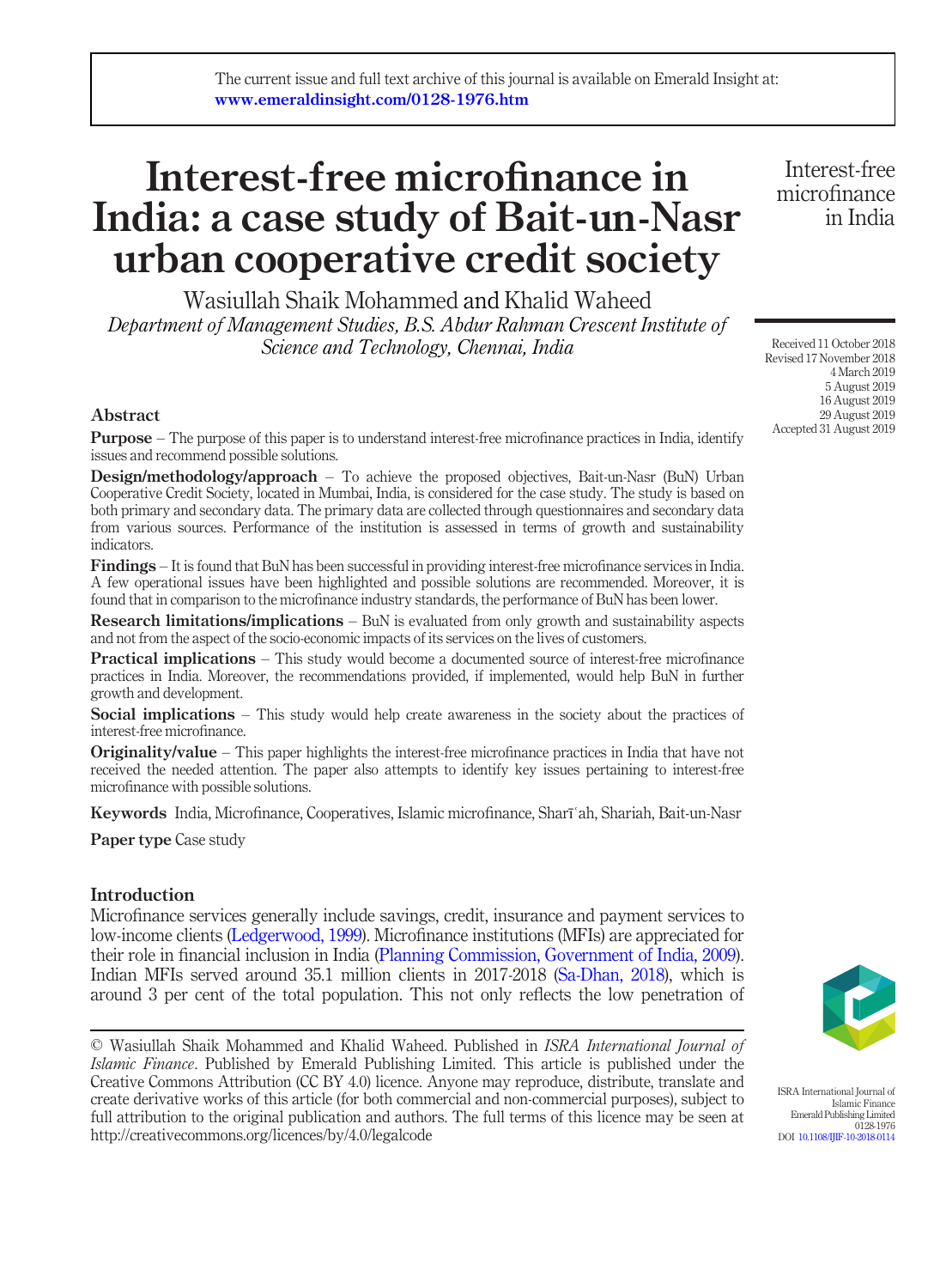microfinance services but also indicates the huge scope for expansion of such services in the Indian market through alternative modes. One of such alternative modes existing in India is interest-free microfinance (IFMF) or Islamic microfinance (IMF). IMF is based on Sharīʿah (Islamic law) guidelines. It is prohibited to collect or pay interest  $(rib\bar{\alpha})$  on financial transactions under IFMF [\(Karim](#page-14-1) et al., 2008).

Interest-free microfinance institutions (IFMFIs) are operating in different regions of the world ([Obaidullah and Khan, 2008](#page-14-2)). IFMFIs in some nascent forms, such as *Bait-ul-mal* (community-based financial institutions), have been in existence in India since the early 1930s [\(Bagsiraj, 2003](#page-14-3)). Presently, most of the IFMFIs are operating as charitable trusts, welfare societies and cooperatives. They provide charitable loans (*qard hasan*), consumable<br>loans against service charges and deploy funds in interest-free modes like *musharakah* loans against service charges and deploy funds in interest-free modes like *musharakah* (profit and loss sharing partnership), *mudarābah* (trust financing), *murābaḥah* (cost plus<br>mark-up) and *jiārah* (leasing). Despite their long existence and people-friendly features the mark-up) and  $ij\bar{a}rah$  (leasing). Despite their long existence and people-friendly features, the IFMF practices have not received due attention and have not reached the masses of the Indian market.

This paper is based on the case study of Bait-un-Nasr Urban Cooperative Credit Society Limited (BuN) located in Mumbai, India. The current study is meant to study the practices and operations of BuN, to evaluate its performance in terms of its growth and sustainability aspects, and to identify the operational and Sharīʿah issues and provide possible solutions. It also aims to compare the performance of BuN against that of Indian microfinance industry standards and benchmarks, and to document the operations of BuN as a source of reference for future research.

The remainder of the paper is organised as follows. The next section of the paper presents a brief review of the literature, followed by the research methodology. This is then followed by the main discussion, which includes the case study of BuN, performance analysis and comparative study. The final section of the paper presents the recommendations and conclusions.

## Literature review

The present literature survey is divided into two broad categories, namely, literature related to global IFMF practices, and literature related to IFMF in India.

## Literature related to global interest-free microfinance practices

IFMF is a well-known concept as there are several IFMFIs serving people across the globe. Ample research has been conducted in this area at the global level. For instance, [Obaidullah](#page-14-4)  $(2008)$  proposed the theoretical models for IMF, deriving the base from the *ahadith* (Prophet's sayings) related to charitable and commercial activities. He proposed various (Prophet's sayings) related to charitable and commercial activities. He proposed various types of microfinance models to facilitate different financial needs of clients. A feasibility study of IMF was done by [Karim](#page-14-1) *et al.* (2008). The authors provided an outlined strategy to build a sustainable IMF model. The authors concluded that IMF with its holistic features has the potential to alleviate poverty. In the opinion of [El-Zoghbi and Tarazi \(2011\)](#page-14-5), IMF can play a vital role in providing microfinance services to unbanked populations and hence can contribute to financial inclusion.

The operational and policy-level challenges in the practices of IFMF were discussed in detail by [Ahmed \(2012\).](#page-14-6) The role of IFMF in the sustainable development of society and the nation was studied by [Gurgoz \(2014\)](#page-14-7). This study is based on the comparative study of conventional and Islamic microfinance institutions (IMFIs), namely, Social Fund for Development (a conventional institution in Sudan) and Sudan Microfinance Development Facility (an IMFI in Sudan). The findings of the research show that the IMFI is performing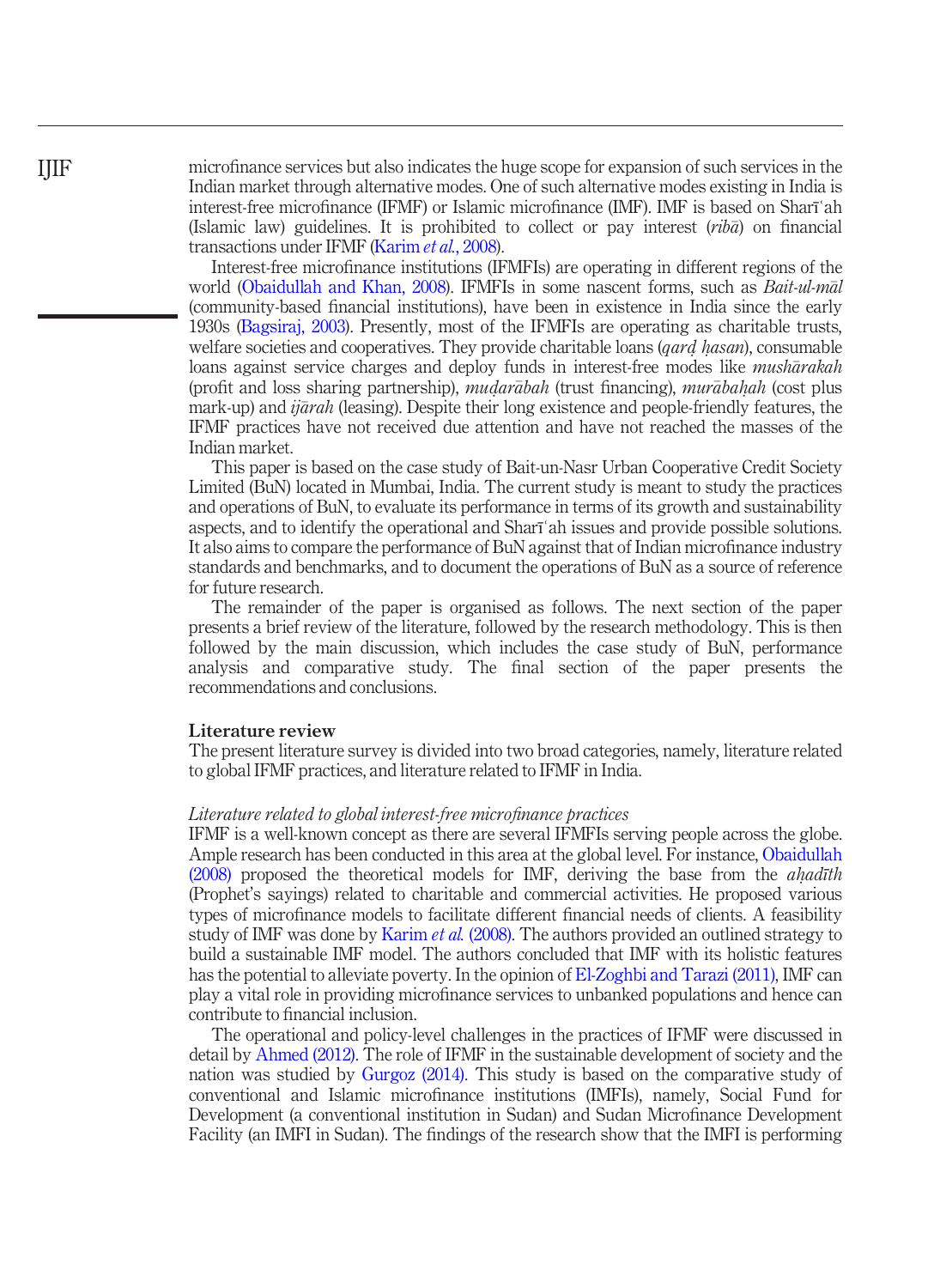better than the conventional one. The author opined that, if used efficiently, IMFIs can play a contributory role in sustainable economic development.

A survey of IFMFIs was carried out by [Shirazi](#page-15-2) et al. (2015). The authors conducted a case study of various IMF projects operating around the globe and highlighted their best practices. They also proposed the IMF model integrating waqf (Islamic endowment). According to the findings of the study, the practitioners supported the proposed model. [Ahmad](#page-13-0) et al. (2016) carried out a survey of literature produced during 1995 and 2015 to find out the impact of IMF on borrowers' lives. The researchers found that there is a positive impact of IMF services on borrowers' lives. A comparative study of IFMFIs and conventional microfinance institutions in Bangladesh was done by [Abdullah](#page-13-1) et al. (2017). According to the authors, IFMFIs are having a more impactful role in socio-economic development of clients than their conventional counterparts.

[Mohammad](#page-14-8) et al. (2018) studied IMF services from affordability perspectives and reviewed the operations of IMFIs from cost of capital and cost of operations aspects. According to the authors, to make IMF services cost effective, alternative means such as zakat (Islamic alms) and waqf funds should be used. The potential of providing IMF as an alternative channel for financial inclusion in Senegal was studied by [Seck and Biaye \(2019\)](#page-15-3). According to the authors, if the potential issues such as qualified human resources and Sharīʿah supervision are addressed properly, then IMFI can be a parallel channel for financial inclusion in Senegal.

A brief literature survey related to international practices shows that the available literature covers a variety of aspects of IFMF starting from basic concepts, to theoretical models, practices, case studies of IFMFIs, performance studies, impact studies and others. It also includes discussions on operational, governance, regulatory and Sharīʿah issues.

#### Literature related to interest-free microfinance in India

In India, the first practical effort to survey the operations of IFMFIs was made by [Bagsiraj](#page-14-3) [\(2003\)](#page-14-3). His research was based on 20 small IFMFIs operating during 1999-2000. BuN was one among the 20 institutions which were examined. He evaluated the performance of the IFMFIs from economic viability and practices perspectives. In conclusion, based on the findings of his analysis, the author stated that these institutions are providing effective services at the micro level. A similar study on the impact of IFMF services on the clients of bait ul mal institutions (Islamic welfare societies) located in Chennai was done by [Ara \(2003\)](#page-14-9). According to the author, there is a positive impact on the economic position of clients.

[Khan and Nisar \(2004\)](#page-14-10) conducted a survey of five leading Muslim funds providing IFMF services in Northern India. According to the authors, the Muslim funds have done impressive work by providing interest-free loans to the needy. A case study of four Muslim funds was also done by [Nisar and Syed \(2012\).](#page-14-11) The authors presented the model, management strategies, governance and auditing practices of these funds. In conclusion, the authors stressed that minority funds should expand their scope, refine their audit mechanism and make their results available to the public.

[Ajmal \(2010\)](#page-14-12) cited the performance of Al Khair Cooperative Credit Society – a wellknown IFMFI in India. The institution was evaluated in terms of its outreach and financial performance indicators. The author concluded that Al Khair Cooperative Credit Society is performing better than its conventional counterparts. [Shaik Mohammed and Waheed \(2018\)](#page-15-4) also undertook a case study of Al Khair Cooperative Credit Society. In this paper, the authors tried to present the *modus operandi* of the cooperative credit society. The institution was also evaluated in terms of its current status, outreach, beneficiaries, growth and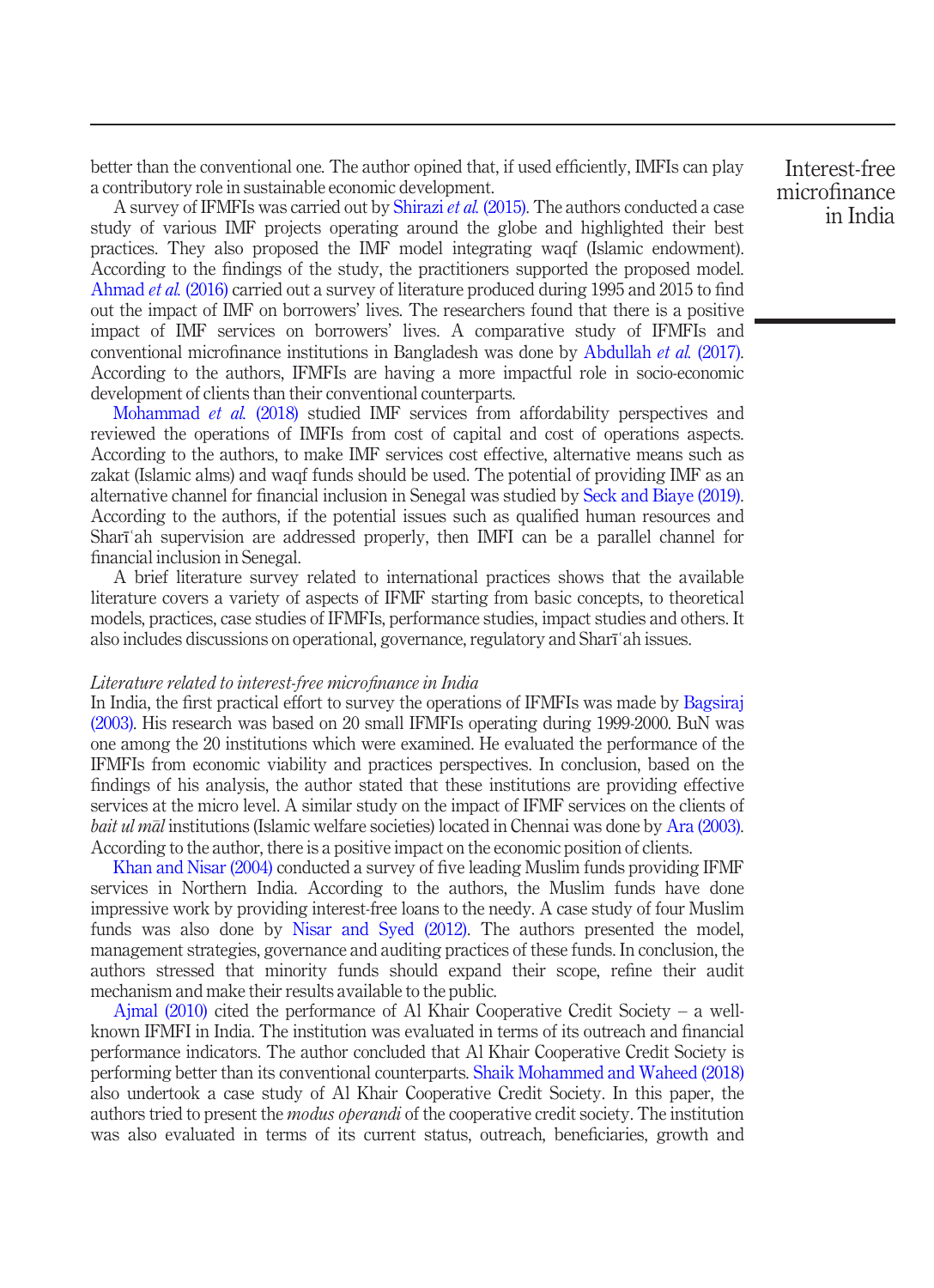financial health perspectives. The findings of the authors concur with [Ajmal \(2010\)](#page-14-12) that the performance of Al Khair has been better than that of the conventional industry.

In terms of models, Sofi [\(2012\)](#page-15-5) proposed a four-stage hybrid model for IFMF. This model is based on *ijarah wa iqtina*<sup> $\dot{a}$ </sup> (lease and purchase), *bay al-salam* (advance purchase),  $mud\bar{a}rabah$  (trust financing) and  $qard$  hasan (benevolent loan). The author also discussed<br>the economic derivation of the proposed model. She further highlighted profitability and the economic derivation of the proposed model. She further highlighted profitability and operational efficiency as the potential issues.

[Khatkhatay and Nisar \(2014\)](#page-14-13) discussed the concept of service charges from Sharīʿah and cost perspectives. In their opinion, the service charges calculation method should be based on the actual cost of the operations and should be linked to the nature of the cost being incurred and the amount and period of the loan rather than on an assumption basis. They suggested the implementation of a scientific costing system as the possible solution to ascertain the actual activity-based costs that are used to calculate the applicable service charges.

The impact of services provided by Bila-Sudi-Qard (interest-free loan) societies operating in Andaman and Nicobar Islands was studied by [Hasan \(2014\)](#page-14-14). In his view, IFMF services help in economic development through fruitful management of local common resources.

Another impact study was done by [Ameer \(2013\)](#page-14-15) taking Athani Welfare Society as case study. According to the author, the IFMF services have a positive impact on poverty alleviation. The author also highlighted fund mobilisation, training, development and repayment problems as the key issues.

A conceptual paper discussing the operational structure of *nidhis* (interest-free mutual funds) existing in Kerala state was produced by [Mohammed \(2016\)](#page-14-16). In his research, the author highlighted the role played by *nidhis* in the promotion of IFMF practices in Kerala region. [Syed \(2017\)](#page-15-6) has done a case study of Islami Baitul Maal (IBM) located in Vaniyambadi District, Tamil Nadu. The institution was assessed in terms of self-sufficiency, outreach and performance as well as its socio-economic impact on beneficiaries. Around 40 beneficiaries of IBM were considered as the sample. The author concluded that IBM performed well on self-sufficiency, outreach and performance. It has a positive impact on the socio-economic lives of the beneficiaries.

In contrast to the growth of IFMF practices globally, the practices in India have not developed from their nascent stage. Due to regulatory and operational issues, the scope of these services could not expand as expected, which led to a dearth of literature in the Indian context. Though the researchers have tried to address this issue, there is still scope for more discussion in this area from the Indian perspective. Hence, it is in this context that the present study has been considered.

#### Research methodology

In view of the fact that the exact number of institutions providing IFMF services in India is unknown (infinite population), to choose the sample for the study the authors had to rely on the convenience sampling method ([Kothari, 2004\)](#page-14-17). Moreover, considering the nascent stage in which the IFMFIs are operating, an explorative research methodology is adopted, avoiding comprehensive empirical research due to constraints of availability of enough data required for such an empirical study.

Primary data are collected by visiting the institution and sharing the questionnaire with the Managing Director (Respondent) of BuN. The questionnaire is designed for the collection of primary data related to well-known IFMFIs operating in India. BuN is one of those institutions.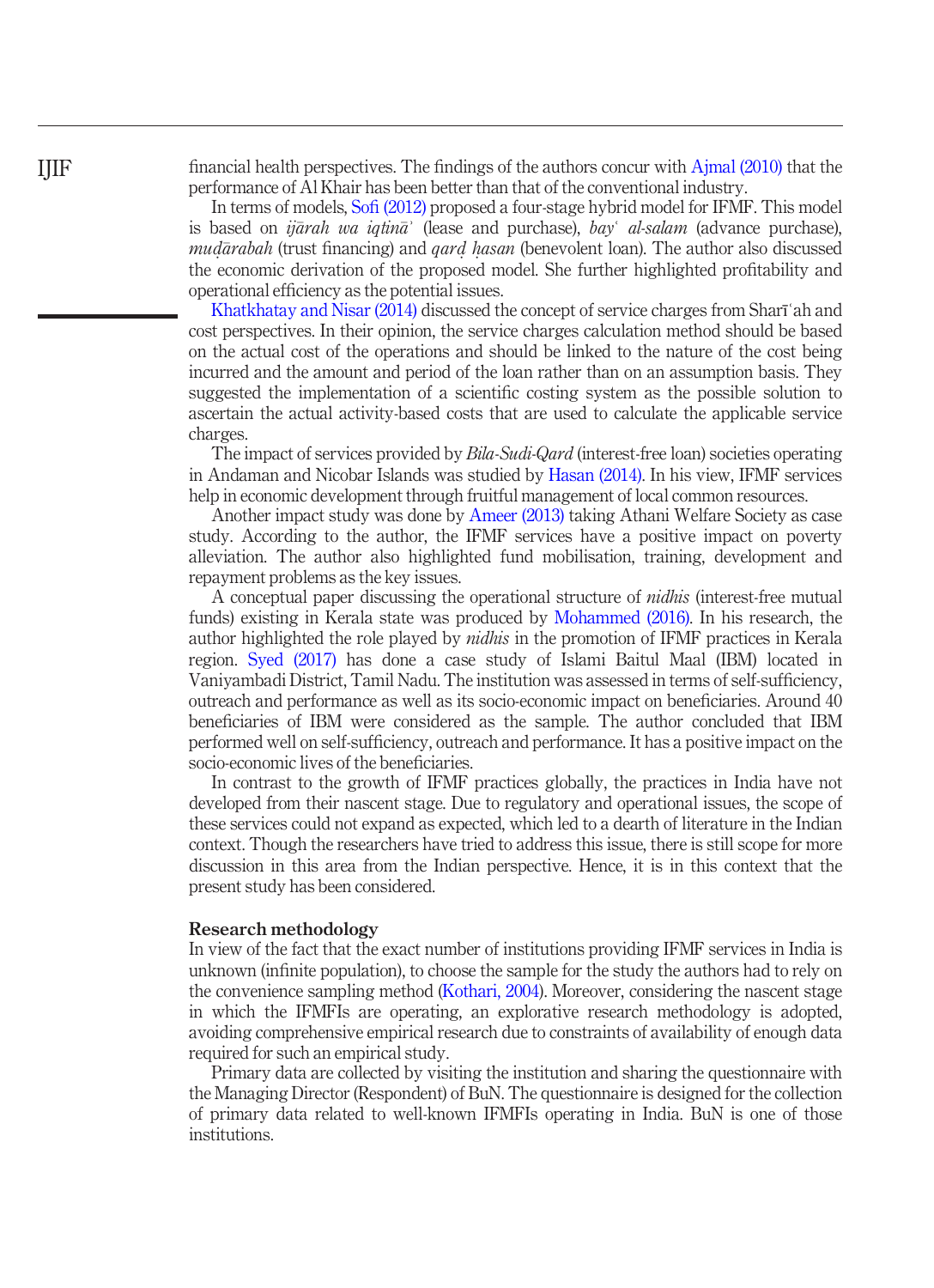The questionnaire consists of a total of 35 structured questions dealing with aspects such as profile, financials, policies, efficiency and other issues. Due to an unknown population, the pilot study to validate the questionnaire was not possible; hence, the questionnaire was validated by seeking the opinion of the experts [\(Kothari, 2004\)](#page-14-17).

The secondary data related to the institution is collected from annual reports, website, introductory materials and other documents. The other information required has been collected from relevant books, journals and online databases.

The overall performance of BuN is studied on two broad aspects: growth indicators and sustainability indicators. Using the available data, percentage, means, ratio analysis and compound annual growth rate (CAGR) are computed and conclusions are drawn.

# Case study of Bait-un-Nasr

BuN is an Urban Cooperative Credit Society established in 1976 in Bombay (now Mumbai). It can be seen from [Table I](#page-4-0), as of 31 March 2018, that it has seven branches spread across the city. The Society has a share capital of US\$0.26m[\[1](#page-13-2)], deposits of US\$1.50m and loans outstanding of US\$0.95m. There are 94,871 registered members and 9,803 loan beneficiaries associated with Bun ([Bait-un-Nasr, 2018\)](#page-14-18).

<span id="page-4-0"></span>

| Particulars                                                                                                         | Units              | 2015-2016 | 2016-2017 | 2017-2018 | 2015-2016 to 2017-2018<br>$CAGR$ $(\% )$ |                                     |
|---------------------------------------------------------------------------------------------------------------------|--------------------|-----------|-----------|-----------|------------------------------------------|-------------------------------------|
| Share capital                                                                                                       | <b>USD Million</b> | 0.21      | 0.24      | 0.26      | 9.3                                      |                                     |
| Reserves and surplus                                                                                                | <b>USD Million</b> | 1.32      | 1.41      | 1.48      | 5.7                                      |                                     |
| Total deposits                                                                                                      | <b>USD Million</b> | 1.43      | 1.34      | 1.50      | 2.2                                      |                                     |
| Total loans                                                                                                         | <b>USD Million</b> | 0.58      | 0.59      | 0.95      | 27.9                                     |                                     |
| Total fixed assets                                                                                                  | <b>USD Million</b> | 1.68      | 1.67      | 1.64      | (1.0)                                    |                                     |
| Cash and bank balance                                                                                               | <b>USD Million</b> | 0.07      | 0.52      | 0.34      | 117.4                                    |                                     |
| Total assets                                                                                                        | <b>USD Million</b> | 4.49      | 3.41      | 3.48      | (12.0)                                   |                                     |
| Income from service                                                                                                 |                    |           |           |           |                                          |                                     |
| charges on loans                                                                                                    | <b>USD Million</b> | 0.08      | 0.09      | 0.10      | 9.6                                      |                                     |
| Profit on sale of property                                                                                          | <b>USD Million</b> |           | 0.25      | 0.21      |                                          |                                     |
| Other income                                                                                                        | <b>USD Million</b> | 0.03      | 0.29      | 0.02      | (31.0)                                   |                                     |
| Total income                                                                                                        | <b>USD Million</b> | 0.12      | 0.62      | 0.33      | 66.8                                     |                                     |
| Regular admin and                                                                                                   |                    |           |           |           |                                          |                                     |
| operational expenses                                                                                                | <b>USD Million</b> | 0.24      | 0.29      | 0.27      | 5.6                                      |                                     |
| Office renovation and                                                                                               |                    |           |           |           |                                          |                                     |
| other expenses                                                                                                      | <b>USD Million</b> | 0.01      | 0.06      | 0.00      | (73.3)                                   |                                     |
| Total expenditure                                                                                                   | <b>USD Million</b> | 0.25      | 0.35      | 0.27      | 3.3                                      |                                     |
| Total no. of members                                                                                                |                    |           |           |           |                                          |                                     |
| (Cumulative)                                                                                                        | Nos.               | 86,980    | 93,114    | 94,871    | 4.4                                      |                                     |
| Total no. of deposit                                                                                                |                    |           |           |           |                                          |                                     |
| accounts (Cumulative)                                                                                               | Nos.               | 57,581    | 60,779    | 62,536    | 4.2                                      |                                     |
| Total no. of loan                                                                                                   |                    |           |           |           |                                          |                                     |
| beneficiaries (Cumulative)                                                                                          | Nos.               | 8,063     | 8,425     | 9,803     | 10.3                                     |                                     |
| Total no. of branches                                                                                               |                    |           |           |           |                                          | Table I.                            |
| (Cumulative)                                                                                                        | Nos.               | 6         | 7         | 7         | 8                                        | Profile of Bait-un-                 |
| <b>Source:</b> Computed based on Bait-un-Nasr Annual Reports for the periods 2015-2016, 2016-2017 and 2017-<br>2018 |                    |           |           |           |                                          | Nasr for the period<br>2015 to 2018 |

Interest-free microfinance in India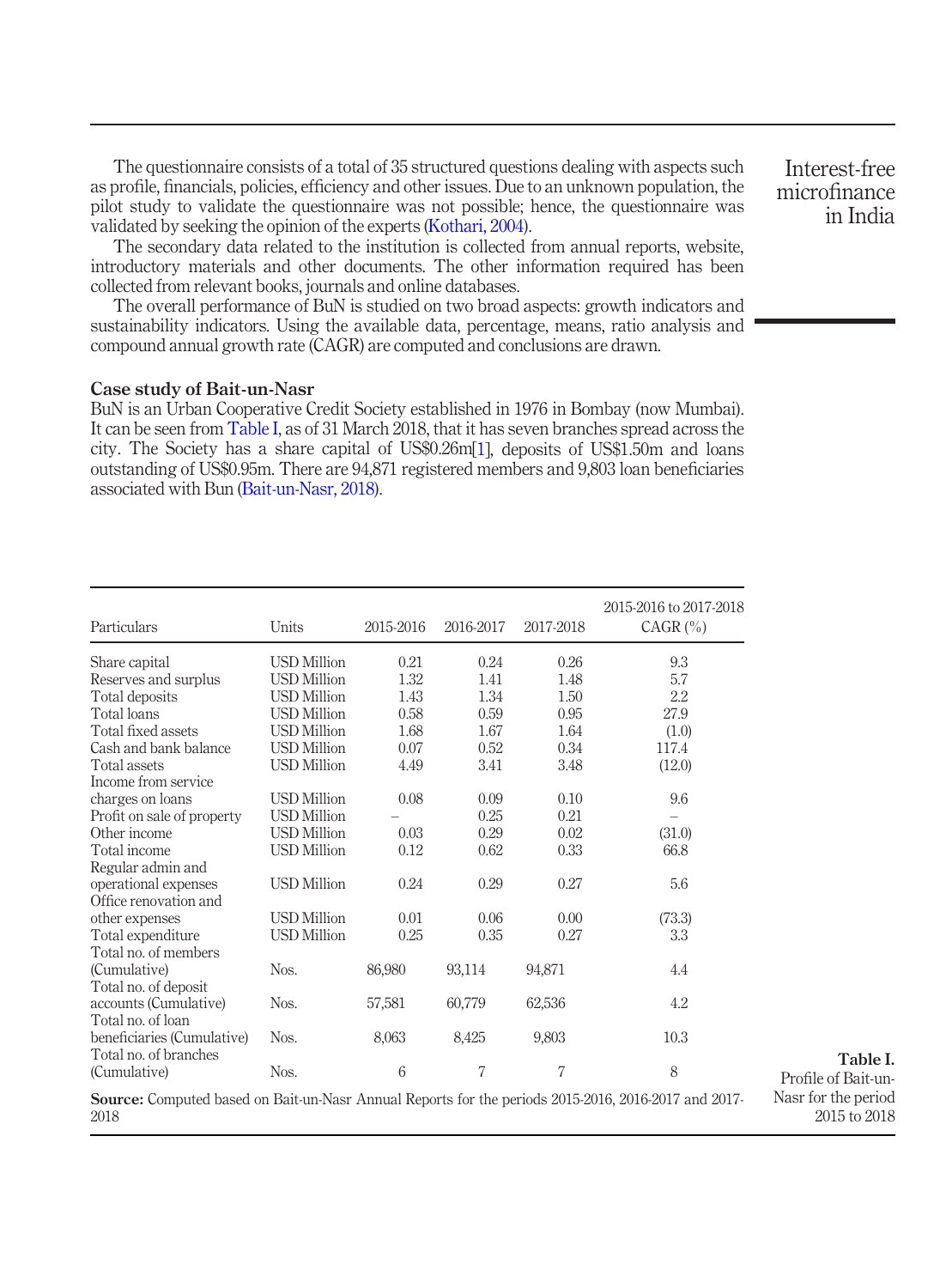It is one of the Sharīʿah-compliant microfinance institutions operating with the objective of inculcating the savings habit among its clients and of providing interest-free credit to those who are in need.

# Applicable regulations

BuN is registered and regulated under the Maharashtra Cooperative Societies Act (MCSA) 1960 and Maharashtra Cooperative Societies Rules (MCSR) 1961. As per the Department of Registrar of Cooperative Societies, BuN is classified as a financial credit resource society (on the basis of the operations, a cooperative is classified as agriculture, dairy, textile or financial credit resource society).

## Governing body

Like every cooperative society, the operational structure is based on BuN's members playing a key role in all decision making. Everyone who is residing within the limits of Mumbai can become its member by subscribing to at least one share. Members take decisions on key operational matters in the Annual General Meeting (AGM) every year. The society members are eligible to take loans only after one month of their membership.

The operations of the Society are looked after by the Board of Directors, which is elected by members. The Board elects the Chairman, Vice Chairman and Managing Director.

BuN has also appointed a Chartered Accountant as the independent financial auditor, a legal firm as a consultant for legal affairs and a Sharīʿah Advisor for Sharīʿah consultancy and audit services.

BuN provides demand deposit and loaning facilities to its members.

#### Pre-revival period

BuN had successfully operated between 1976 and 2000. In 2000, the institution had to close all its operations due to liquidity problems. The exact reason for this problem could not be traced. However, our interaction with the members of the then management revealed that the crisis at BuN was, in fact, a resonant effect of its sister concern "Barkat Investment Corporation", which was facing operational issues. Following rumours and media reports, the depositors at once rushed to BuN to withdraw their deposits. The management was not able to deal with this situation, and all operations were suspended following the legal guidelines given by a liquidator appointed by the Registrar.

In 2012, following a detailed inspection and scrutiny, the concerned authorities permitted the Society to revive its operations by constituting a new Board of Directors through a Special General Body Meeting of the members. Since then, the Society has been successfully running its operations.

#### Post-revival achievements

As per the MCSA 1960, in Maharashtra State, the operations of Cooperative Societies are audited by certified auditors empanelled by the Registrar of Cooperative Credit Societies of Maharashtra State on certain specified criteria. Based on the set criteria the Societies are awarded one of four grades: "A", "B", "C" or "D".

As per the statutory audit of 2012-2013, immediately after the revival, BuN was awarded "D" grade. But in the next four years of the post-revival period, as per the audit of 2016-2017, the Society was awarded "B" grade. It means that within a short period of four years of postrevival the Society was able to regain its status of being an "operationally efficient" institution by the Registrar of Cooperative Credit Societies of Maharashtra State.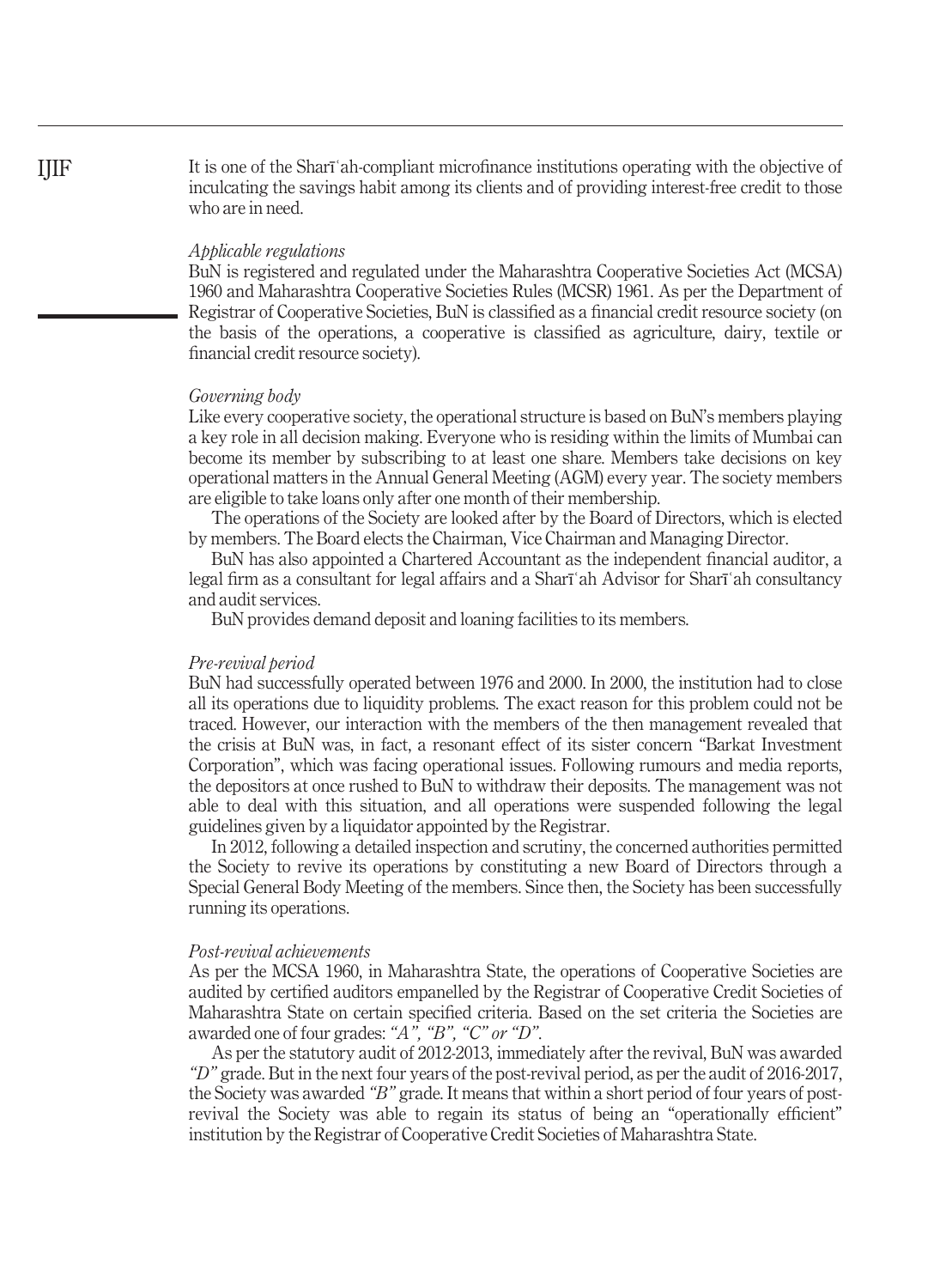In addition, the Society was awarded "Gold Award" in 2016,"Bronze Award" in 2017 and "Silver Award" in 2018 for its contribution as the best IFMFI in India by the Islamic Finance Forum of South Asia (IFFSA) at Colombo, Sri Lanka. These awards reflect the global recognition and appreciation of the IFMF services provided by BuN.

Interest-free microfinance in India

# Details of deposit products

Interest-free demand deposits are the main sources of funds for BuN. As of 31 March 2018, BuN had total outstanding deposits of US\$1.50m.

Currently, BuN is offering various deposit schemes[[2](#page-13-3)]:

- Saving Deposit scheme;
- Spot/Current Deposit account;
- Recurring Deposit scheme; and
- Hajj-Umrah Deposit scheme.

The depositors can deposit their monies by visiting any of the branch offices. The Pigmy Deposit Agent (PDA) also collects "pigmy deposits" by visiting the depositors and using deposit collection machines. It is to be noted that no returns are paid to the depositors.

#### Details of loan products

BuN provides demand loans (*gard hasan*), vehicle loans (*gard hasan*), profit-sharing<br>consumer goods loans (*murabahah*) and business loans (*musharakah* and *mudarahah*) to its consumer goods loans (*murābahah*) and business loans (*mushārakah* and *mudārabah*) to its<br>members. It can be seen from Table Labove, as of 31 March 2018. BuN bas outstanding members. It can be seen from [Table I](#page-4-0) above, as of 31 March 2018, BuN has outstanding loans of US\$0.95m.

Under demand loans, the society extends loans generally for consumable purposes. Under vehicle loan, it finances the purchase of vehicles like the two-wheeler, auto rickshaw, taxi and private car for both personal uses and for commercial purposes. Under the profitsharing consumer goods loans which are named as "Instalment Purchase Loan Scheme", the Society finances the purchase of home appliances. Under profit-sharing business loans, the Society finances the working capital of commercial businesses.

The applicable service charges and share of profit on loans are payable at the end of every quarter along with the instalments. The service charges are determined using the scientific costing system, which enables the segregation of expenditure on demand loans and other types of loans.

The amount of loan ranges between US\$77 and US\$7,700. The loan period ranges from one month to 36 months. Usually, loans are repaid in monthly instalments.

# Nature and mechanism of loan products

In demand loans, the borrower provides Know Your Customer (KYC) information through the Loan Application Form (LAF). The LAF is subjected to due diligence, and if the loan is approved then the borrower is advised to provide loan security (such as personal deposits, gold, shares or member's guarantee). Once the security is deposited, the loan is issued to the borrower.

Every month the applicable service charges are levied and recovered at the time of the instalment payment. The loan instalments are paid by the borrowers at the respective branch or at the head office. In some cases, the Pigmy Deposit Agent (PDA) collects the instalments by visiting the borrower. Once all the instalments are paid, the loan is closed and the loan security is released.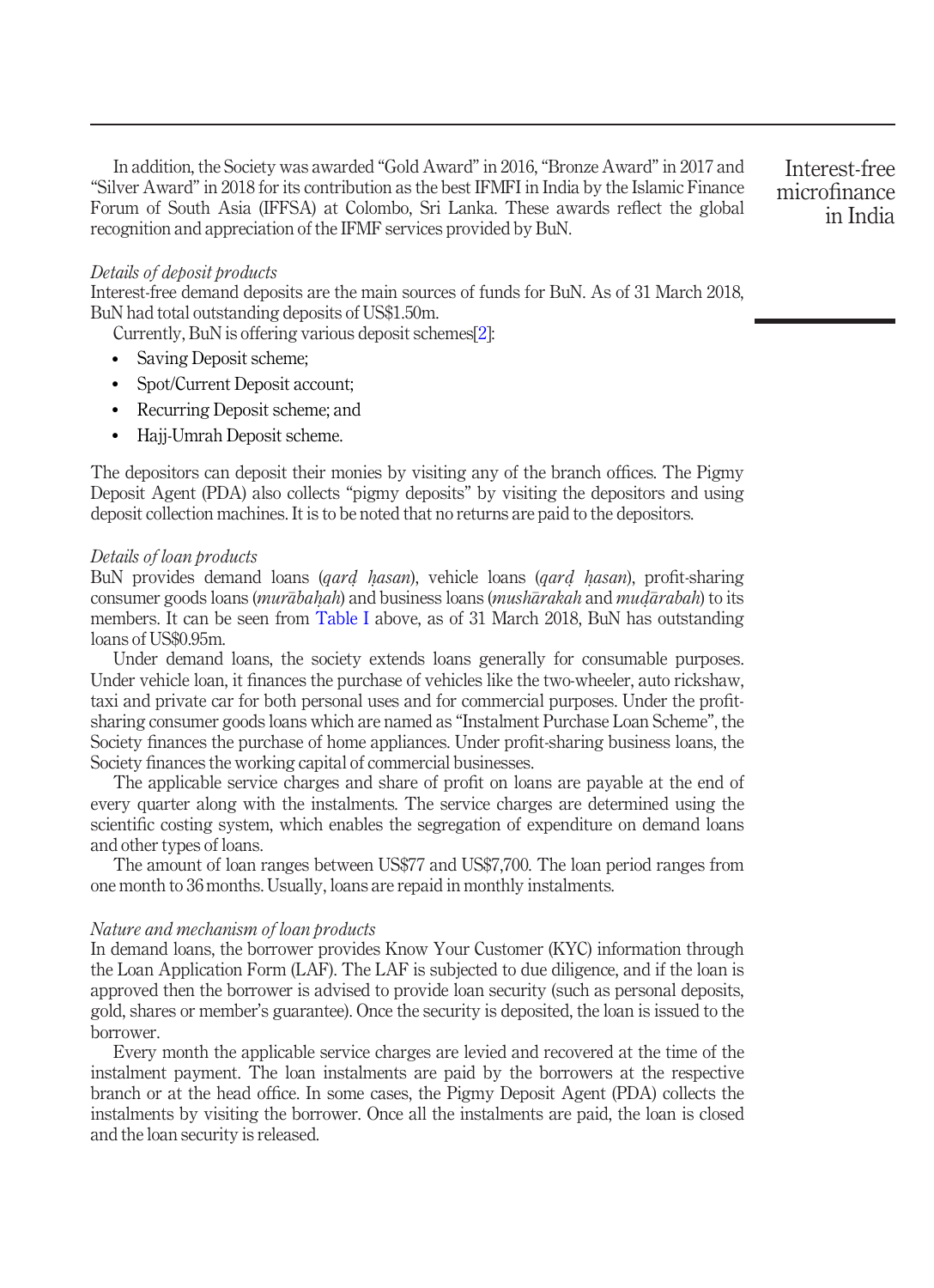In the case of "Vehicle Loan" and "Instalment Purchase Scheme", the customer identifies the required goods (durable/consumable) or vehicle (new/old) and submits the quotation to BuN. If the terms are agreed between the parties, 25 per cent of the purchase price is collected as a down payment. BuN pays the purchase price to the vendor/supplier.

In case of the vehicle loan, the vehicle is hypothecated to the Society by making a lien mark with the Regional Transport Office and insurance company. The customer pays the loan along with the applicable monthly service charges. Upon payment of the last instalment and service charges, the loan is closed, and the lien mark is cleared by issuing a letter to the Regional Transport Office.

In the case of business loans, the BuN personnel evaluates the economic viability of the borrower's business in which the Society is going to invest. Once the loan is approved, the profit-sharing ratio is negotiated and finalised between the borrower and BuN. As per the agreed ratio, BuN's share of profit from the business is paid by the borrower every month along with the principal amount. Following the reduction of BuN's investment in the business, the profit-sharing ratio is revised (usually) every quarter. The borrower is advised to submit regularly the purchase, sale, stock and cash-drawing reports to BuN.

Notwithstanding the above mechanism, to comply with the applicable regulations, all the loans are generally recorded as interest-based loans in books of accounts, and the service charges and profit share collected on these loans are mentioned as "interest". This is done because the existing cooperative regulations in India do not permit the direct practice of IFMF.

# Sources of income

The major sources of income for BuN are as follows:

- one-time admission fee upon membership registration;
- annual ledger fee collected on the spot and current accounts;
- incidental charges for not maintaining minimum account balance;
- applicable service charges collected on loans (including profit share on business loans);
- income generated on the sale of fixed assets;
- rent received from premises given on lease; and
- donations from the members.

During 2017-2018, the society collected a total income of US\$0.33m (BuN, 2018).

#### Information gathered through questionnaires

As per the information gathered, there are 93,114 members (which include around 10,000 new members registered during the post-revival period) registered with BuN. Out of the total members, around 37,500 are women. Women constitute about 39.0 per cent of the members, which is below the women's ratio in conventional MFIs (96.0 per cent). There are 8,425 loan beneficiaries (including 925 beneficiaries who took loans during the post-revival period); which represents 10.0 per cent of the total members.

BuN has a total of 77 employees (including the deposit collection agents). No female employee has been appointed so far on the roll except the three female PDAs. It means 100 per cent of the staff members on the roll are men (whereas the percentage of female staff in conventional MFIs is around 12.0 per cent).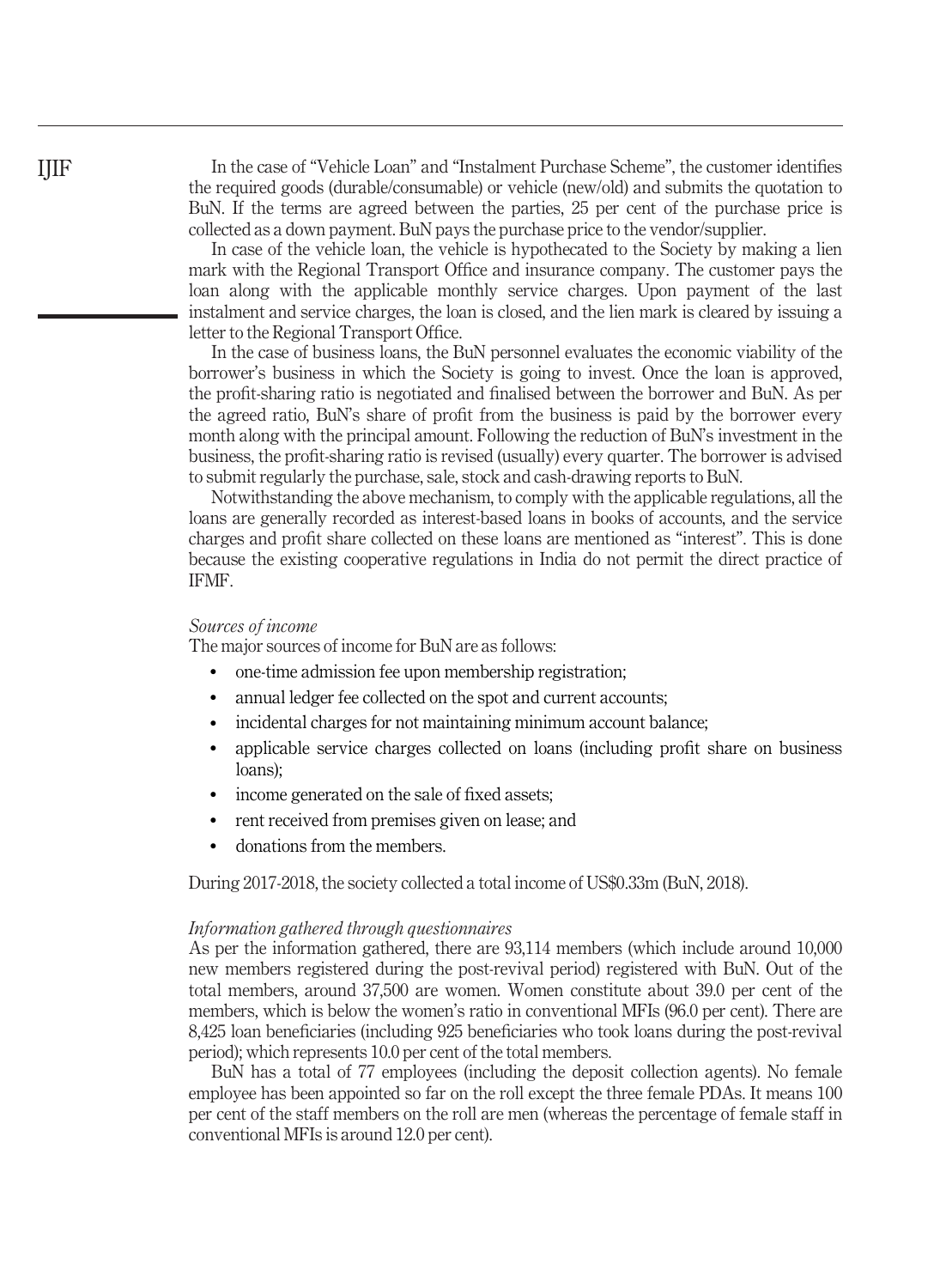In terms of technology, BuN has implemented a customised Management Information System for maintaining the database of the customers, for generating various reports required to evaluate the performance of the Society, and Tally software for booking and accounts. There are collection machines for generating the acknowledgement receipt for customers on the field, and MS Office for administrative works. It has adopted regular internal reviews and an internal checks system by initiating a separate internal inspection and audit cell to ensure quality in its services.

BuN organises employees training programmes every quarter. It also organises a training programme for its members, including directors, every year. It invites faculties from co-operative training institutes in Pune for the same. So far BuN has not organised any special programme to educate people other than Muslims about IFMF.

On the aspect of Sharīʿah compliance, though BuN does not have an independent Sharīʿah board, it has appointed a Sharīʿah consultant to carry out quarterly Sharīʿah audit and provide Sharīʿah certification every year.

The respondent (Managing Director of BuN) has shared the following issues which the institution is grappling with:

- Cash liquidity maintenance: Demand deposits are the major source of funds for the Society. The deposit to withdrawal ratio for a day is more than 80 per cent. It means that out of the balance (20 per cent) of funds, loans are created with a maturity period more than the frequency of withdrawal. Due to the mismatch between the maturity period of liabilities and assets, the Society is facing liquidity risk. To tackle this issue, the Society is holding liquidity more than the actual requirement. Hence, liquidity management has become one issue for the Society.
- Perception of members (due to pre-revival issues): As informed above, the Society remained closed for a period of one decade. This event has created a negative perception among the members. Hence, members are reluctant to keep their funds with the Society for a long duration.
- Lack of association of the community's middle- and upper-middle class members with the Society for deposit accounts: Most of the members who are associated with the Society are small businessmen and daily wage workers. These people cannot keep large amounts of funds as deposits with the Society. For this purpose, the Society needs middle- and upper-class people, but their association with the Society is negligible.
- *Increasing cost and cost control:* During the post-revival period, the Society has been unable to issue new loans at a high pace which can generate operational income. Moreover, the cost being incurred on administration, the revival of operations, legal fees, repairs and renovation are scaling up the overall costs of the operations. How to control and minimise the cost has become an issue for the Society.
- Fund mobilisation and retention issues: Most of the depositors are small businessmen who are depositing their money on a daily basis and withdrawing frequently as per their needs. Due to this, the Society is unable to retain funds for creating loans.
- Legal restriction on investment of excess funds: The existing regulations do not allow the Society to invest its funds in avenues such as the stock market or businesses. Due to this, the Society is unable to explore new profitable avenues of investments.
- Legal restriction on expansion of areas of operation: The area of operation for the Society is restricted to Mumbai city. Hence, despite being in operation since the last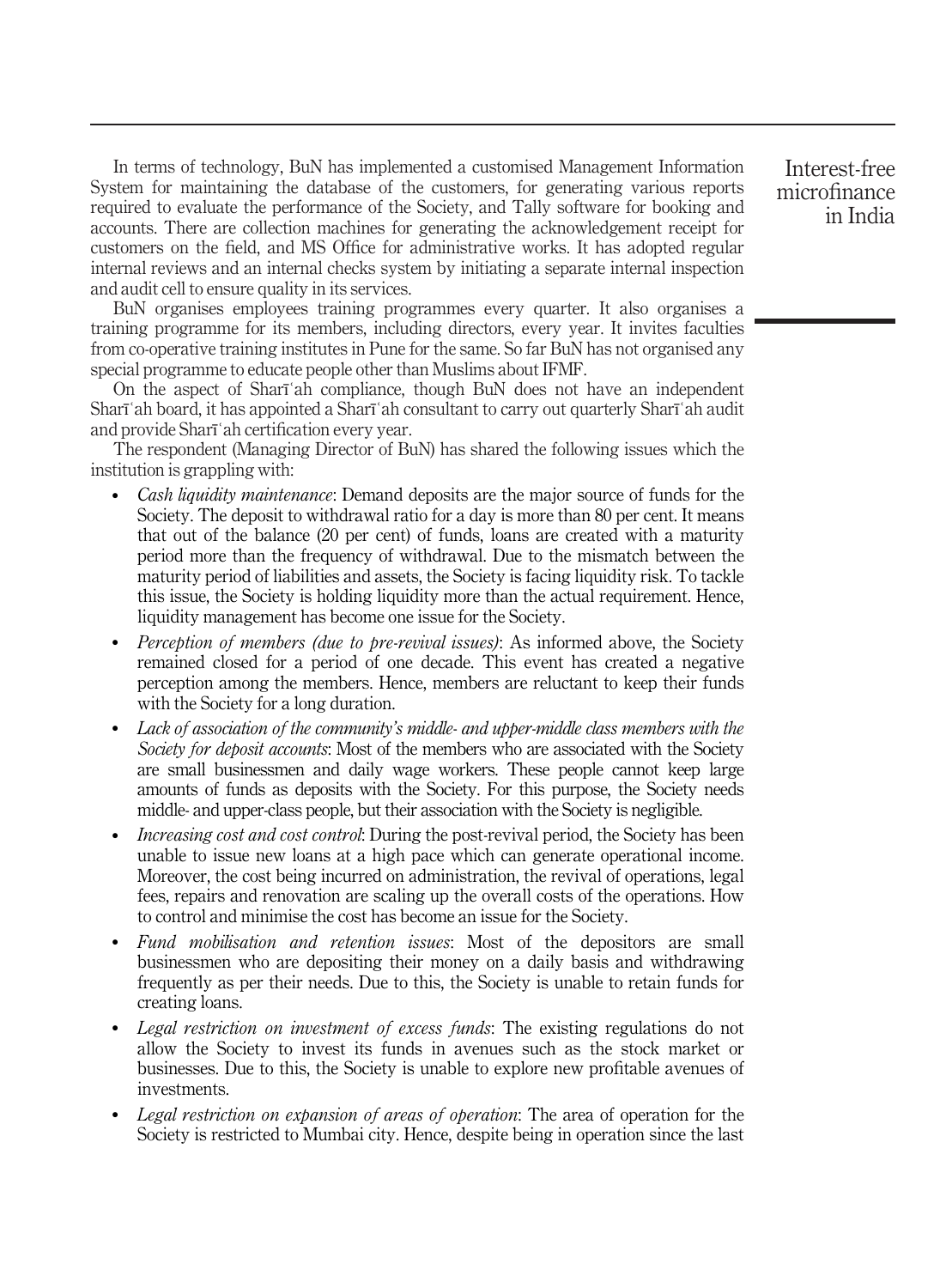40 years, the Society is unable to expand its operations to potential areas outside Mumbai.

- Legal restriction on loaning: As per existing regulations, the Society is restricted to providing loans that cannot exceed the amount specified by the Registrar of the Cooperative Societies. This has become a hurdle for the Society as the loan requirement of its members is many times higher than the specified ceiling.
- Irregularity in repayment of loan instalment by borrowers: Repayment is another common problem which the Society is facing.
- Human resource training manual: To be able to provide qualitative services, the Society needs to have well-trained human resources. Though the Society is striving to train and develop the available human resources, a specific and standard training manual is not available.
- Employee retention: Employee turnover during the post-revival period has been very high, which is further affecting the operations of the Society. Hence, retention is another issue.
- Restriction on providing microinsurance: Microinsurance is the need of the hour. However as per the existing regulations, the Society cannot provide microinsurance services directly. Thus, the Society is not able to provide Sharīʿah-compliant microinsurance products to its members.

The authors of this paper have provided broad recommendations in the last section that may help BuN in addressing some of the listed issues.

#### Performance analysis of Bait-un-Nasr

The performance of BuN can be studied in terms of growth and sustainability indicators [\(Ali](#page-14-19) et al.[, 2014](#page-14-19)).

- Growth indicators: To study performance, the following factors are considered: growth of members, deposit accounts, beneficiaries, loan accounts, share capital, deposits, loans, assets and income. The performance is analysed by computing the Compound Annual Growth Rate (CAGR) for the period 2015-2016 to 2017-2018.
- Sustainability indicators: To study the sustainability, the ratios (indicators) commonly used in the microfinance industry are considered. These include capital adequacy ratio, solvency ratio, fund mobilisation ratio, operating expenditure ratio, operating self-sustainability ratio, yield on portfolio ratio, fixed assets ratio and liquidity ratio. To evaluate the sustainability of the Society during the past three years, the mean for the same ratios is computed for the period 2015-2016 to 2017- 2018.

## Growth indicators

It can be seen from [Table I](#page-4-0) that in 2015-2016 BuN had 86,980 members (cumulative figure). This figure increased to 94,871 in 2017-2018. In the past three years, the membership grew with a CAGR of 4.4 per cent per annum.

In 2015-2016, BuN had 57,581 deposit accounts, which increased to 62,536 in 2017-2018. In the last three years, the deposit accounts grew with a CAGR of 4.2 per cent per annum.

In 2015-2016, BuN had 8,063 loan beneficiaries, which increased to 9,803 in 2017-2018. The loan beneficiaries grew with a CAGR of 10.3 per cent per annum.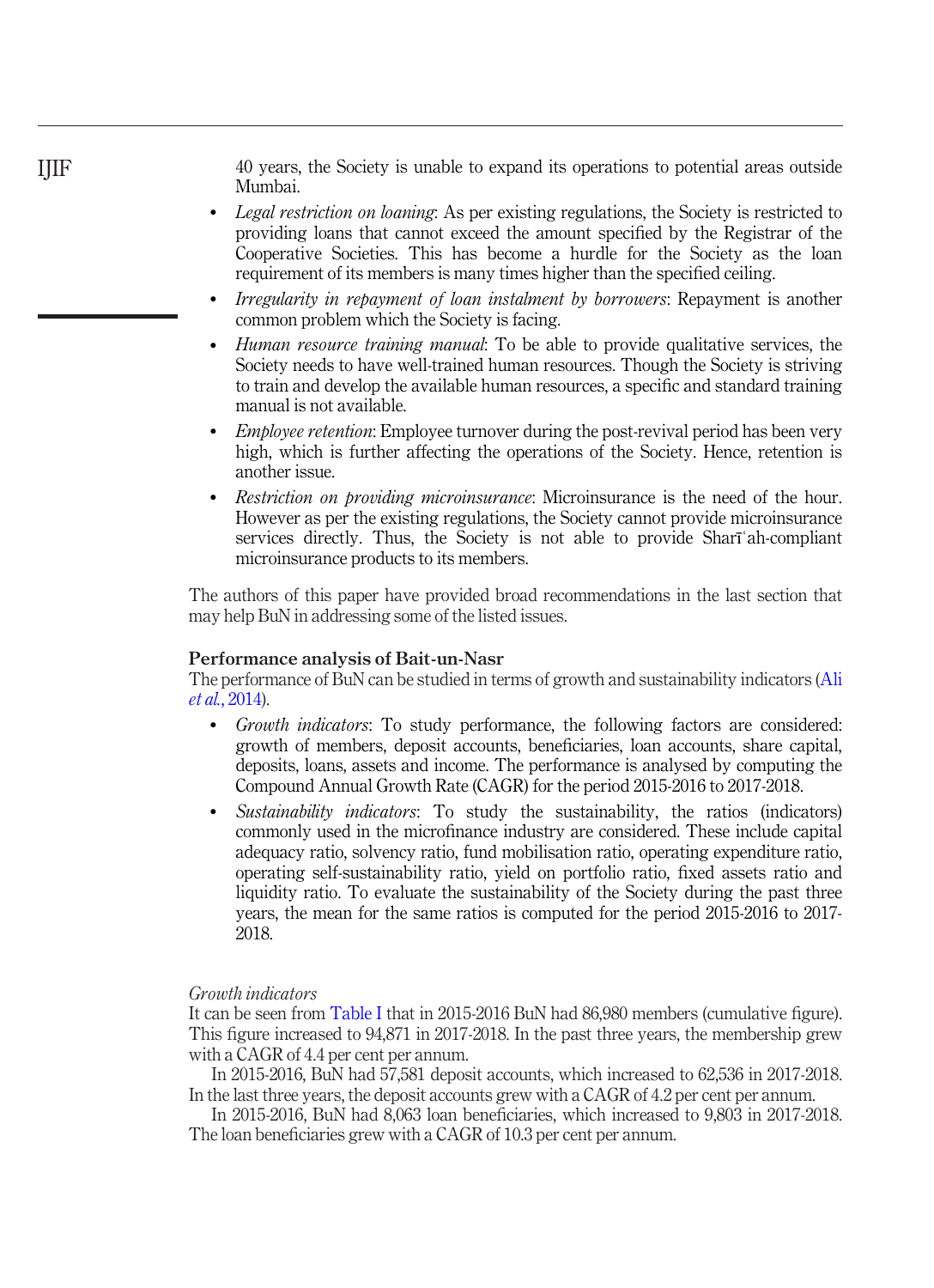In 2015-2016, BuN had a share capital of US\$0.21m, which increased to US\$0.26m in 2017-2018. The share capital in the last three years increased with a CAGR of 9.3 per cent per annum. This indicates the slow association of new members with the Society after its revival.

In 2015-2016, BuN had deposits of US\$1.43m, which increased to US\$1.50m in 2017-2018. The deposits have increased with a CAGR of 2.2 per cent per annum. This indicates the Society is very much behind in mobilising deposits.

In 2015-2016, BuN had loans outstanding of US\$0.58m, which increased to US\$0.95m in 2017-2018. The loans outstanding increased with a CAGR of 27.9 per cent per annum, reflecting the consistent increase in the ability of BuN to disburse new loans.

In 2015-2016, BuN had assets of US\$4.49m, which decreased to US\$3.48m in 2017-2018. The assets of BuN in the past three years decreased with a CAGR of  $-12.0$  per cent per annum.

In 2015-2016, the income from operations (service charges on loans) was US\$0.08m, which increased to US\$0.10m. The income from operations increased with a CAGR of 9.6 per cent.

The above-mentioned data indicate that the Society has been successfully providing interest-free services. There is an increase in membership, deposit accounts, loan beneficiaries, and amount of share capital, deposits and loans. It indicates the confidence and mutual trust between the Society and its members.

Despite reflecting growth on various indicators, BuN's overall growth rate has been less than the growth rate of the conventional microfinance industry, which is 47 per cent [\(Sa-Dhan, 2018](#page-15-1)).

# Sustainability indicators

In this section, the performance of BuN has been assessed on the selected ratios used by [Sa-](#page-15-1)[Dhan \(2018\)](#page-15-1) in "The Bharat Microfinance Report 2018" and the indicators mentioned in Pearls Monitoring System issued by the World Council of Credit Unions ([Richardson, 2001\)](#page-15-7) for cooperative societies. The ratios selected for the present research are:

- capital adequacy ratio (CAR) = share capital and reserves/assets
- deposit to assets ratio  $(DAR) =$  deposits/assets
- $\bullet$  solvency ratio (SR) = loans/assets
- fixed assets ratio  $(FAR)$  = fixed assets/assets
- liquidity ratio  $(LR) = \cosh$  and bank balance/assets
- yield on portfolio  $(YoP)$  = income from operations/average loans outstanding
- operating expense ratio (OER) = operating expenses/average loans outstanding
- operational self-sufficiency (OSS) = operating income/operating expenses

It can be seen from [Table II](#page-11-0) that the CAR of BuN for 2017-2018 is 49.8 per cent, whereas the average for the three-year period (2015-2016 to 2017-2018) is 44.1 per cent. This shows that the CAR of BuN is almost double the industry standards, which is 20-25 per cent. It means that the Society is relying more on share capital and reserves for funds.

The DAR for 2017-2018 is 43.0 per cent, whereas the average for the same ratio for the three-year period is 38.1 per cent. This ratio is almost half of the ratio required as per industry standards of 70-75 per cent. This indicates that the Society is unable to channel its funds requirement from deposits.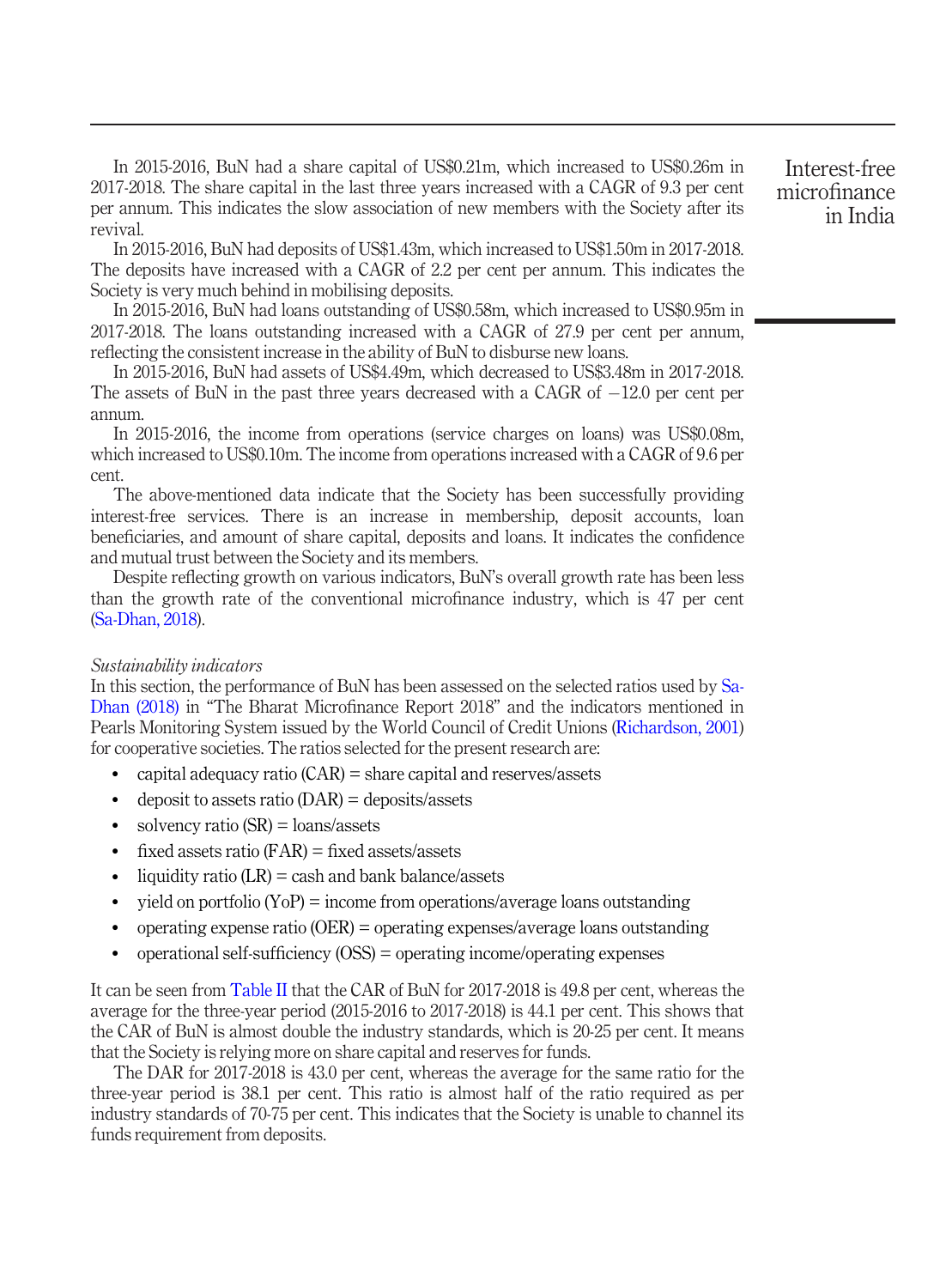<span id="page-11-0"></span>

| ۰, | ٠ | ٠ |
|----|---|---|
|    |   |   |

| IJIF                              |                                                                                                                                                                                                                             |      |           |           |           |                 |                                            |  |  |
|-----------------------------------|-----------------------------------------------------------------------------------------------------------------------------------------------------------------------------------------------------------------------------|------|-----------|-----------|-----------|-----------------|--------------------------------------------|--|--|
|                                   | Selected ratios                                                                                                                                                                                                             | Unit | 2015-2016 | 2016-2017 | 2017-2018 | 3 years average | Microfinance<br>industry standards $(\% )$ |  |  |
|                                   | CAR                                                                                                                                                                                                                         | $\%$ | 34.17     | 48.30     | 49.8      | 44.1            | $20-25$                                    |  |  |
|                                   | DAR                                                                                                                                                                                                                         | $\%$ | 31.82     | 39.43     | 43.0      | 38.1            | 70-75                                      |  |  |
|                                   | SR                                                                                                                                                                                                                          | $\%$ | 12.97     | 17.29     | 27.4      | 19.3            | 70-75                                      |  |  |
|                                   | FAR                                                                                                                                                                                                                         | $\%$ | 37.33     | 49.16     | 47.2      | 44.6            | $5-10$                                     |  |  |
|                                   | LR                                                                                                                                                                                                                          | $\%$ | 1.59      | 15.15     | 9.7       | 8.8             | $10-15$                                    |  |  |
|                                   | YoP                                                                                                                                                                                                                         | $\%$ | 18.36     | 14.43     | 13.2      | 15.3            | $20 - 25$                                  |  |  |
| Table II.                         | <b>OER</b>                                                                                                                                                                                                                  | $\%$ | 52.32     | 48.38     | 35.0      | 45.2            | $10-15$                                    |  |  |
| Comparative study of              | <b>OSS</b>                                                                                                                                                                                                                  | $\%$ | 35.10     | 29.82     | 37.8      | 34.2            | 110-120                                    |  |  |
| BuN with selected<br>microfinance | <b>Sources:</b> Ratios are computed using the financial information available in Annual Reports of Bait-un-Nasr<br>for the period 2015-2016, 2016-2017 and 2017-2018. The industry standards are selected and modified from |      |           |           |           |                 |                                            |  |  |
| standards                         | the Sa-Dhan (2018) Report and Pearls Monitoring System of WCCU                                                                                                                                                              |      |           |           |           |                 |                                            |  |  |

The SR for 2017-2018 is 27.4 per cent, whereas the average for the same ratio for the threeyear period is 19.3 per cent. This ratio is almost three times lower than the industry standards of 70-75 per cent. It means that the Society is not using its financial resources optimally to create loans.

The FAR for 2017-2018 is 47.2 per cent, whereas the average for the same ratio for the three-year period is 44.6 per cent. This ratio is almost five times higher than the industry standards of 5-10 per cent. This indicates that the Society is holding a considerable portion of assets as fixed assets. These assets, if liquidated, could be used for new loans.

In the opinion of the authors, holding excessive fixed assets will have a two-tier effect. On the one side, in case of emergency, these assets may not be convertible to liquid cash immediately to meet the liquidity crunch. On the other side, the Society may use the benefits of appreciation and depreciation, especially to set-off the operational costs and losses.

The LR for 2017-2018 is 9.7 per cent, whereas the average for the last three years is 8.8 per cent. This ratio is also below the industry standards of 10-15 per cent. As the Society is operating with the policy of avoiding interest-based funds, it may not have easy access to interest-free funds to meet its liquidity requirements at the time of emergency. In addition, the Society is operating with an Asset and Liability structure where most of its deposits are demand deposits. From this perspective, the LR being maintained by the Society is very low. Hence, it is advisable to increase this ratio up to 15 to 20 per cent.

The YoP for 2017-2018 is 13.2 per cent, whereas the average for the same for the past three years is 15.3 per cent. The Society is collecting around 13 per cent gross return on loans provided. This ratio is also below the industry standards of 20-25 per cent. This ratio can be increased by issuing more funds in profit sharing loans.

The OER for 2017-2018 is 35.0 per cent, whereas the average for the same for the past three years was 45.2 per cent. This ratio is almost three times higher than the industry standards of 10-15 per cent. It clearly indicates that BuN is incurring high costs on operational activities. Moreover, the OER (35.0 per cent) is higher than the YoP (13.2 per cent), which effectively means that the Society is incurring losses. As these operational losses are being set-off against the income from other sources, the overall operations of the Society are going to be unaffected, but this is not a good situation. The Society needs to work more on cost control so that the operational expenses match the operational income.

The OSS ratio for 2017-2018 is 37.8 per cent and the average for the same ratio for the last three years is 34.2 per cent. This ratio is four times below the industry standard of 110-120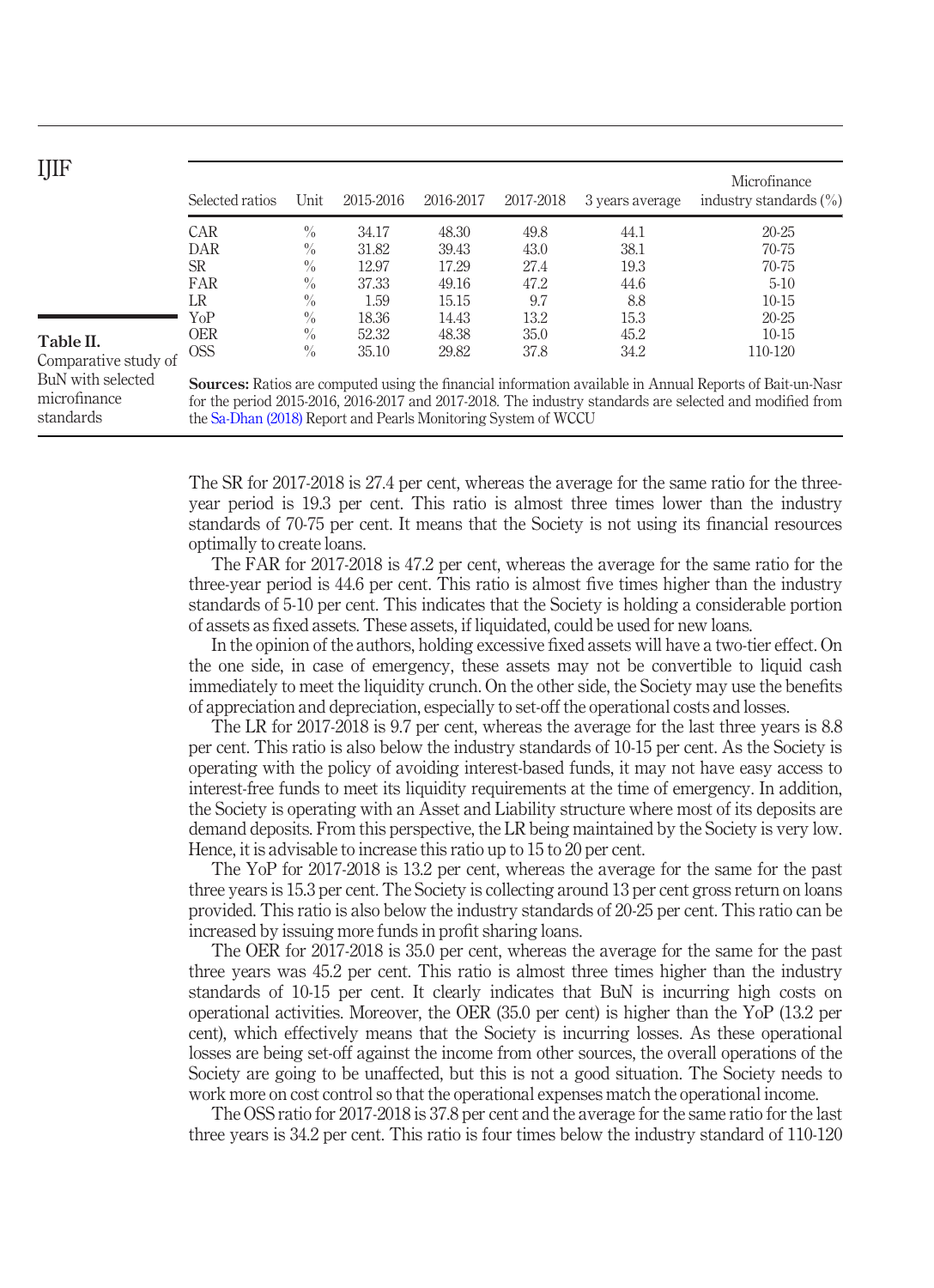per cent. The lower OSS ratio indicates that the Society is not meeting its operating costs from the income it is earning from operations. This is not a good sign as far as selfsufficiency of the institution is concerned. The society needs to divert its funds in operations so that at least the cost incurred on operations should be met through the income from the operations.

It is worth noting that on the one side, the major part of BuN's income is coming from non-operational activities while on the other side, the cost of operations of BuN is too high. To become a self-sufficient institution, BuN should focus on how to generate additional income through operations and how to control the cost of operations.

Moreover, despite the average cost ratio being 45.2 per cent at present, the Society has implemented a standard policy of collecting service charges at 12 per cent on the loan amount, which is around 25 per cent of the actual cost being incurred. Hence, from the Sharīʿah point of view, it is complying with its objective of providing IFMF services.

Based on the above analysis, it can be said that the overall performance of BuN in comparison to the industry standards during the past three years (2016-2018) has not been very impressive. The Society needs to work on all the sustainability indicators (ratios) to match the industry standards.

It is to be noted that there is a difference in the operational structure and policies between interest-free and interest-based conventional microfinance institutions. Hence, whether it is appropriate to have a direct comparative study of IFMFIs on conventional microfinance industry standards is a question that needs further discussion.

Notwithstanding the above point, BuN has a huge scope for further improvement and growth.

#### Recommendations

In view of the above findings, the authors have made a few key recommendations as follows to improve the performance of BuN.

- Regulatory hurdles: During our interaction with the management of BuN, we noted a few regulatory hurdles such as the definition of interest and service charges, the ceiling on loan amount, restriction on opening branches outside Mumbai, restriction on investment in businesses, and others. These regulatory issues are directly affecting the operations and growth of the Society. It is recommended that the Society should seek legal opinions from the experts to address these issues immediately.
- Sharī'ah *compliance*: The Society is required to comply with Sharī'ah stipulations related to service charges and the nature and mechanism of loan products (especially business loans). There is a possibility that due to the practical difficulty of translating the regulatory and Sharīʿah stipulations into policies and products of the Society, the operations of the Society may unwillingly vitiate either or both standards. Therefore, it is recommended that the Society seek legal and Sharīʿah opinions from the experts to ensure that the Society complies with both legal regulations and Sharīʿah stipulations.
- The system of performance review: It is seen in the above paragraphs that the performance of BuN on different indicators is not matching the industry standards. To keep track of its performance, a specific system and regular performance review process is recommended.
- Regular training and development of employees: IFMFIs are operating with a very small scope and are scattered across the length and breadth of the nation. Hence, there is a scarcity of trained human resources and training programmes. BuN being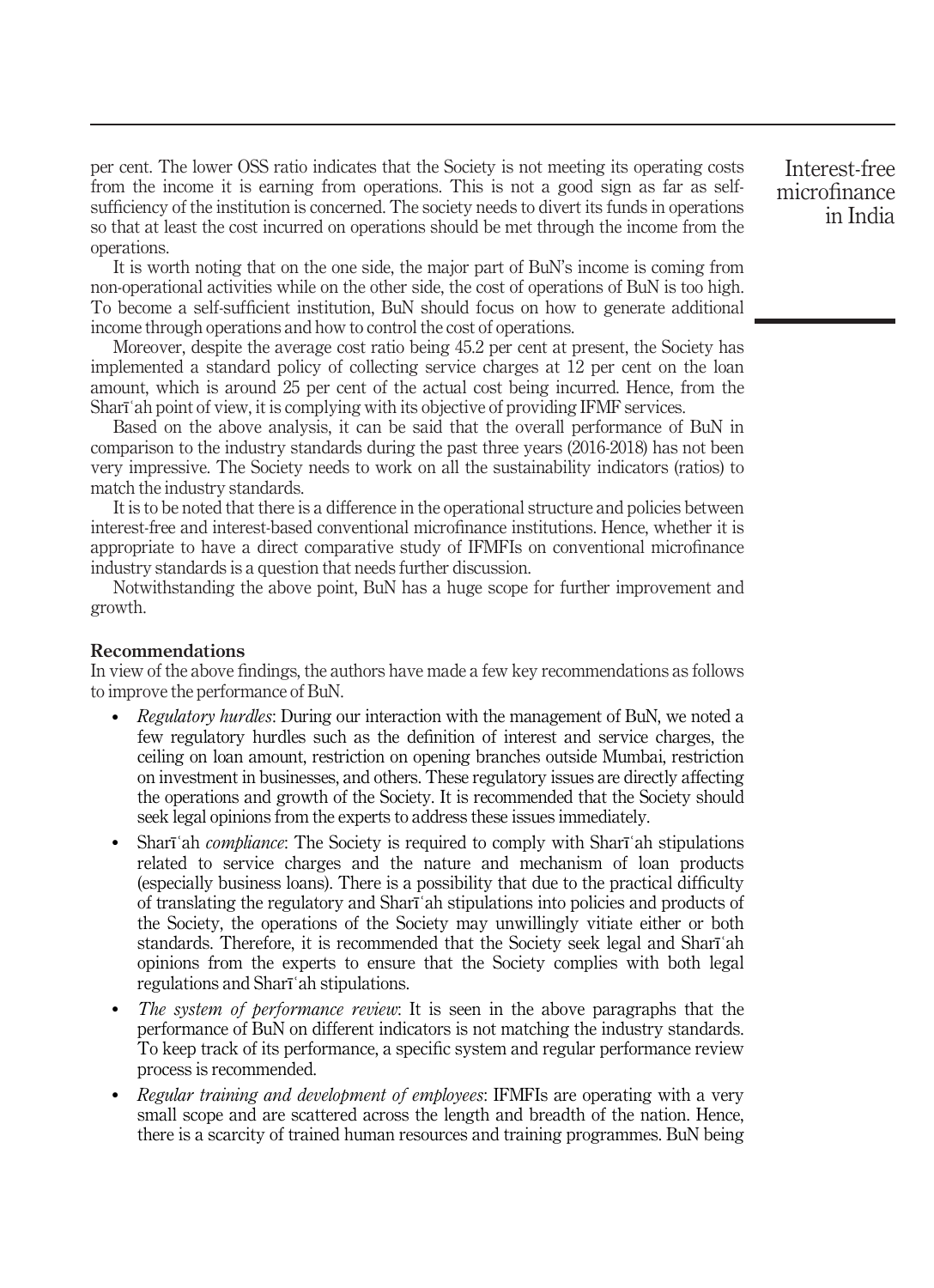one of the oldest institutions in this area, it is recommended that it should conduct regular training programmes for its staff and the staff of other societies operating in the same area.

 Awareness programmes for customers: During our research, it is found that customers of IFMFIs were usually unable to differentiate between interest, service charges and profit sharing. Hence, it is suggested that BuN should also organise awareness campaigns about IFMF. It will enable the Society to bring new members into its fold and expand its objectives.

## Conclusion

BuN is one of the oldest IFMF institutions operating in India. Since its inception, it has been complying with its objective of being "interest-free". Throughout the period, it has been striving to provide efficient services by adopting modern technology and bringing quality human resources in its folds.

During the early 2000s, the institution faced some unforeseen liquidity problems, following which the institution remained closed for a decade. However, in due course and with the permission of the regulators, in 2012 the institution revived its operations. It is very rare to find any financial institution reviving its operations after remaining closed for such a long period. The revival of BuN indicates the strong determination of the management and the members associated with the institution.

From a Sharīʿah compliance point of view, BuN is the only organisation which is implementing the correct method of calculation and collection of service charges on demand loans. It is also ensuring that profits on business loans are calculated based on actual outcome of the business and not on assumption basis.

In terms of performance, the overall growth of BuN is satisfactory. However, in comparison to the industry standards (on selected ratios), its performance seems to be not in line with the industry standards. Hence, there is considerable scope for further improvement, growth and expansion.

Though the institution is facing certain issues from regulatory and operational aspects, it is hoped that the recommendations provided above will help BuN in tackling those issues. It can be said that BuN has the potential to become one of the biggest IFMF institutions in India.

#### **Notes**

- <span id="page-13-2"></span>1. The amount in Indian National Rupees (INR) is converted to United States Dollar (US\$) with an exchange rate as on closing of the year for which financial data is considered for this study. For 2015-2016 data, the exchange rate is US\$1 = INR 66.23, for 2016-2017 it is US\$1 = INR 64.81 and for  $2017-2018$  it is US\$1 = INR 65.08.
- <span id="page-13-3"></span>2. The information related to deposit and loan products are based on the introductory brochure provided by Bait-un-Nasr through email dated 9 October 2017.

#### References

- <span id="page-13-1"></span>Abdullah, M.F., Amin, M.R. and Ab Rahman, A. (2017), "Is there any difference between Islamic and conventional microfinance? Evidence from Bangladesh", International Journal of Business and Society, Vol. 18 No. S1, pp. 97-112.
- <span id="page-13-0"></span>Ahmad, S., Bakar, R. and Lubis, Z. (2016),"Islamic microfinance and its impacts on borrowers: a systematic review from 1995-2015", Mediterranean Journal of Social Sciences, Vol. 7 No. 6, pp. 113-120.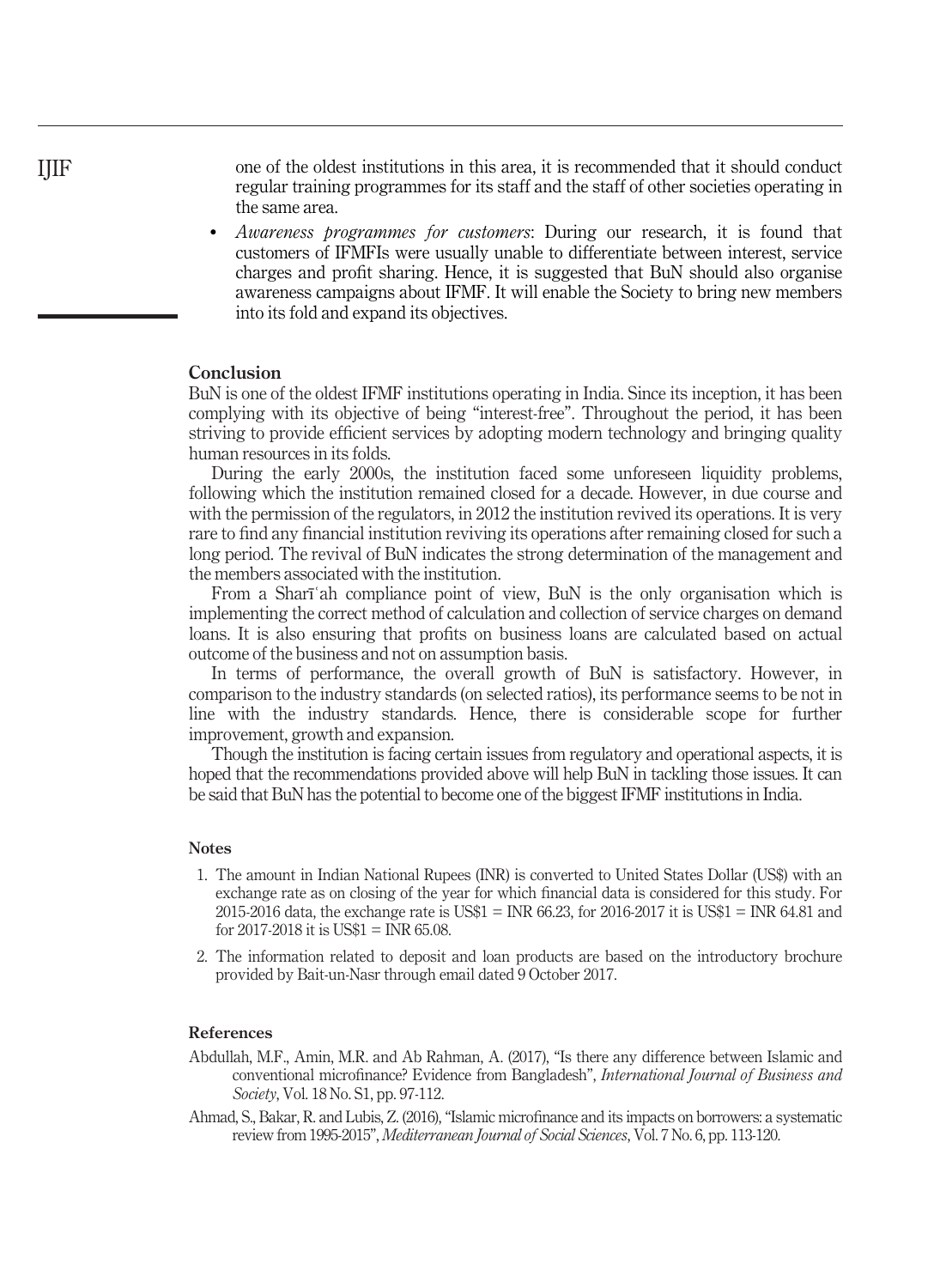- <span id="page-14-6"></span>Ahmed, H. (2012), "Organizational models of Islamic microfinance", in Nazim Ali, S. (Ed.), Shari'a-Compliant Microfinance, Routledge, Abingdon, Oxon, pp. 17-32.
- <span id="page-14-12"></span>Ajmal, A. (2010), "Interest-free microfinance in India: exploring the cooperative mode", paper presented at the International Seminar on Islamic Finance in India: products, Institutions, and Regulations, Kochi, 4-6 October.
- <span id="page-14-19"></span>Ali, A., Hassan, K.M. and Hippler, W.J. III (2014), "Performance of microfinance institutions in muslim countries", Humanomics, Vol. 30 No. 2, pp. 162-182.
- <span id="page-14-15"></span>Ameer, P.A. (2013), "Finance for the poor: an exploratory study of interest-free microfinance initiative at kuthiyathode panchayath, alappuzha, Kerala, India", International Journal of Economics, Commerce and Research, Vol. 3 No. 2, pp. 103-116.
- <span id="page-14-9"></span>Ara, S. (2003), "Non-banking financial intermediaries: the case of islamic financial institutions in the city of Chennai", Ph.D, Institute of Correspondence Education, University of Madras, Chennai.
- <span id="page-14-3"></span>Bagsiraj, M.G.I. (2003), Islamic Financial Institutions of India: Progress Problems and Prospects, CRIE, King Abdul Aziz University, Jeddah.
- <span id="page-14-18"></span>Bait-un-Nasr (2018), "Annual report for the period 2017-2018", Bait-un-Nasr Urban Cooperative Credit Society Limited, Mumbai.
- <span id="page-14-5"></span>El-Zoghbi, M. and Tarazi, M. (2011), "Trends in Sharia-Compliant financial inclusion", Focus Note 84, CGAP, Washington, DC, March.
- <span id="page-14-7"></span>Gurgoz, Y. (2014), "Islamic apex institution for microfinance and sustainability", *Journal of Economics* and Sustainable Development, Vol. 5 No. 18, pp. 159-176.
- <span id="page-14-14"></span>Hasan, A. (2014), "The challenge in poverty alleviation: role of Islamic microfinance and social capital", Humanomics, Vol. 30 No. 1, pp. 76-90.
- <span id="page-14-1"></span>Karim, N. Tarazi, M. and Reille, X. (2008), "Islamic microfinance: an emerging market niche", Focus Note 49, CGAP, Washington, DC, August, available at: [http://siteresources.worldbank.org/](http://siteresources.worldbank.org/EXTDEVDIALOGUE/Resources/537297-1241045572558/Islamic_MicroFinance.pdf) [EXTDEVDIALOGUE/Resources/537297-1241045572558/Islamic\\_MicroFinance.pdf](http://siteresources.worldbank.org/EXTDEVDIALOGUE/Resources/537297-1241045572558/Islamic_MicroFinance.pdf) (accessed 15 November 2018).
- <span id="page-14-10"></span>Khan, J.A. and Nisar, S. (2004), "Collateral (al rahn) as practiced by muslim funds of North India", Journal of King Abdulaziz University-Islamic Economics, Vol. 17 No. 1, pp. 17 -34.
- <span id="page-14-13"></span>Khatkhatay, M.H. and Nisar, S. (2014), "Conceptual understanding of service charges on loans and its application in Islamic microfinance", Sahulat  $-A$  Journal of Interest Free Microfinance, Vol. 2 No. 1, pp. 33-48.
- <span id="page-14-17"></span>Kothari, C.R. (2004), Research Methodology, Methods and Techniques, Second Revised Edition, New Age International Publishers, New Delhi, available at: [www.modares.ac.ir/uploads/Agr.Oth.](http://www.modares.ac.ir/uploads/Agr.Oth.Lib.17.pdf) [Lib.17.pdf](http://www.modares.ac.ir/uploads/Agr.Oth.Lib.17.pdf) (accessed 15 November 2018).
- <span id="page-14-0"></span>Ledgerwood, J. (1999), Microfinance Handbook [eBook], World Bank, Washington, DC, available at: <https://openknowledge.worldbank.org/bitstream/handle/10986/12383/18771.pdf> (accessed 15 November 2018).
- <span id="page-14-16"></span>Mohammed, K.F. (2016), "Interest-free microfinance: a gateway for financial inclusion for Kerala", International Journal of Research–Granthaalayah, Vol. 4 No. 4, pp. 51-58.
- <span id="page-14-8"></span>Mohammad, T., Sabit, H.M., Martin, D. and Eni, S. (2018), "Affordability of islamic microfinance", journal of technology", Management and Business, Vol. 5 No. 3, pp. 43-53.
- <span id="page-14-11"></span>Nisar, S. and Syed, M.R. (2012), "Minority funds in India: institutional mobilizing of micro savings", in Nazim Ali, S. (Ed.), Shari'a-Compliant Microfinance, Routledge, Oxon, pp. 181-205.
- <span id="page-14-4"></span>Obaidullah, M. (2008), Introduction to Islamic Microfinance, IBF Net (P), New Delhi.
- <span id="page-14-2"></span>Obaidullah, M. and Khan, T. (2008), "Islamic microfinance development: challenges and initiatives", Islamic Research and Training Institute Dialogue Paper No. 2, Islamic Development Bank (IDB), Jeddah, 1 May.